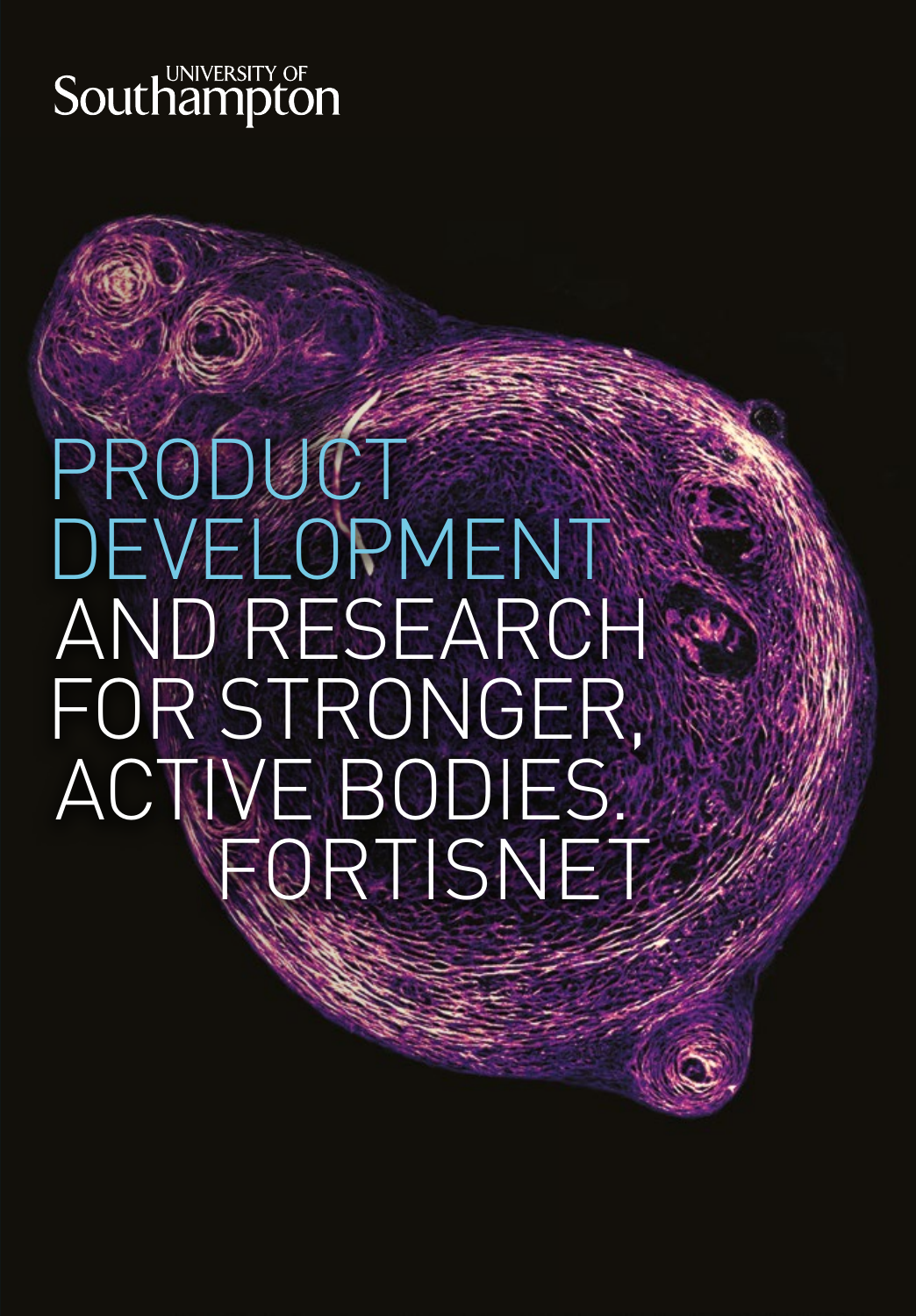# The global musculoskeletal health challenge

Welcome advances in medicine mean that we are living longer, but with an increased burden of age-related diseases and associated reductions in quality of life. The clinical problem is significant; for example, bone fractures alone cost the European economy €17 billion and the US economy \$20 billion each year; the numbers of hip fractures worldwide will increase from 1.7 million in 1990 to 6.3 million in 2050. Diabetic amputations have increased to 7,000 per year in the UK, an estimated 40,000 in India and over 70,000 in the USA. Almost 300 service personnel suffered traumatic limb loss in recent UK military operations in the Middle East, with over a third involving significant multiple amputations. Amputees will require sophisticated rehabilitation and, even with modern medicine, specialised care for years to come. Meanwhile, in many lower and middle income countries there is limited access to orthopaedic surgery, modern prosthetics or assistive technologies, so we must develop intelligent low-cost solutions to meet those needs.

Healthcare resources are becoming more limited, with a predicted NHS funding gap of £10 - 30 billion by 2020, yet an ever increasing demand for quality of care. Innovative use of technologies can offer solutions to challenges in musculoskeletal health. Typically however, the journey to implementation is slow, for example around 17 years within the NHS.

By bringing experts from different disciplines together at the earliest stages to truly understand and work on these challenges collaboratively, we can reduce the cost of research and development, increase the speed to market, improve technology adoption and become a unique body of expertise that is much greater than the sum of its parts.

# **FortisNet**

The University of Southampton Institute for Life Sciences launched FortisNet ('fortis' meaning strong) in 2016: an interdisciplinary and vocational network to transform musculoskeletal health, with capabilities in regenerative medicine, orthopaedics, prosthetics and orthotics, rehabilitation and assistive technologies, epidemiology and clinical trial design.

The aim of the network is to lead the world in the development of products and services for enhanced musculoskeletal health. By doing this we aim to improve lives, attract new businesses to our region and create jobs for our skilled graduates.

# Strength through Collaboration

FortisNet promotes a collaborative and interdisciplinary approach to solving musculoskeletal challenges. We actively encourage and catalyse research projects that connect clinicians, enterprise, the end-users of research and academic researchers, so that our research clearly serves clinical, end-user and market needs.

# FortisNet Members

Led by Professor of Musculoskeletal Health, Jo Adams, and supported by a steering group of leading academic, clinical, patient and industry experts, FortisNet started in 2016 as a local network of over 70 researchers and clinicians at the University of Southampton and University Hospital Southampton NHS Foundation Trust. We have since been joined by experts from UK universities, hospitals, industry, local government, defence organisations, health networks and the people our research is intended to serve. We offer access to a world class partnership and energised community:

Over 130 researchers from over 20 universities, 50 businesses, 12 healthcare providers and 15 stakeholders have participated in FortisNet events and activities since 2016.



# FortisNet Activities

We host a programme of events and activities to catalyse collaborative research to address challenges in musculoskeletal health. We provide an informal and stimulating environment to bring people with different insights and skills together. We actively pursue opportunities to support network activities and the translational pipeline.

"No single group or research team has all the expertise. The problems users face are so complex and multifaceted that we really need to pull in all the expertise for the delivery of new technology."

#### **Dr David Moser**

Head of Research, Chas A Blatchford & Sons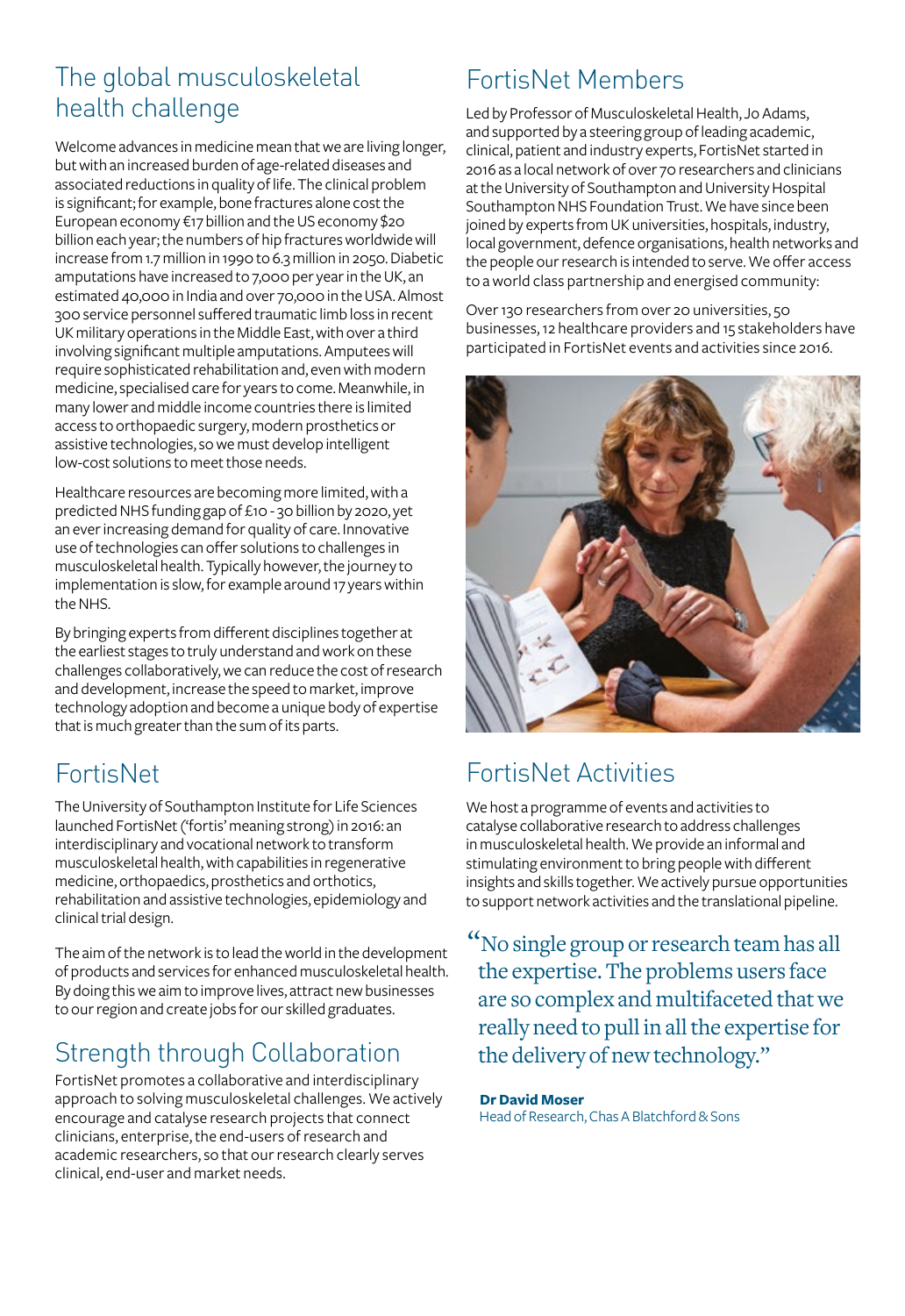# CASE STUDIES

# **COMPONENTS**

#### **Growing cartilage-like tissue in the lab using human bone stem cells.**

Cartilage covers the surface of joints where they meet, acting as a shock absorber and allowing smooth movement of the bones. It does not heal easily when damaged through injury or wear and tear, which can lead to joint pain and stiffness. Our researchers are pioneering work to grow and characterise effective engineered cartilage from a patient's own stem cells.



Image courtesy of Dr Catarina Moura, Dr Rahul Tare, Professor Sumeet Mahajan and Professor Richard Oreffo, University of Southampton.

#### **Understanding how to design better implant materials.**

Many biomaterials that are implanted in the body don't work as well as they should. Researchers from the University of Southampton, working with colleagues at the University of Iowa in the USA, have shown how human cells 'feel' how soft or stiff biomedical materials are by working together as teams. Research suggests that the hardness of the biomaterial will affect how well the cells around an implanted material



Image courtesy of Dr Nick Evans and Camelia Tusan, University of Southampton.

will work. This has important implications for the design of future implants, like hip replacements.

#### **Imaging to understand how to improve blood supply to ageing bone.**

Using X-rays generated by a synchrotron, extremely high levels of detail can be revealed in bone structure and its blood supply. This helps our researchers to understand the differences in blood supply and structure between healthy and osteoporotic bone. A reduced blood supply is linked to thinning bone and increased fracture risk. Understanding the reasons underlying this will pave the way for new



 $100 \, \mathrm{nm}$ 

Image courtesy of Dr Juan Núñez, Dr Philipp Schneider, Dr Claire Clarkin, University of Southampton (Figure adapted from Eur Cell Mater 35:281-99, 2018).

therapies to prevent bone loss during ageing.

### **LIMBS**

**Keeping people physically active for longer, by understanding the complexity of arthritis in the feet through research and education.**



Images courtesy of Professor Cathy Bowen, Dr Lucy Gates and Dr Charlotte Dando, University of Southampton.

People who do not walk well are much more vulnerable to other problems such as weight gain or lessened resilience to chronic conditions such as heart disease and social isolation. Research at the University of Southampton funded by the National Institute of Health Research involves the investigation of foot pain and pathologies associated with musculoskeletal disease. From this we have advanced knowledge and understanding of foot pathologies and how they markedly contribute to the morbidity associated with musculoskeletal diseases due to the wide range of articular and extra-articular complaints that can occur. With investment from FortisNet, in partnership with a local 3D print company, SO3D and business partner, Cynapse Ltd, we are developing and testing an innovative insole, the Spidersole™. The innovative lightweight design of the Spidersole™ has the potential to be embedded within mass market footwear to provide comfort for foot joints affected by arthritis.

#### **See case study 5 overleaf.**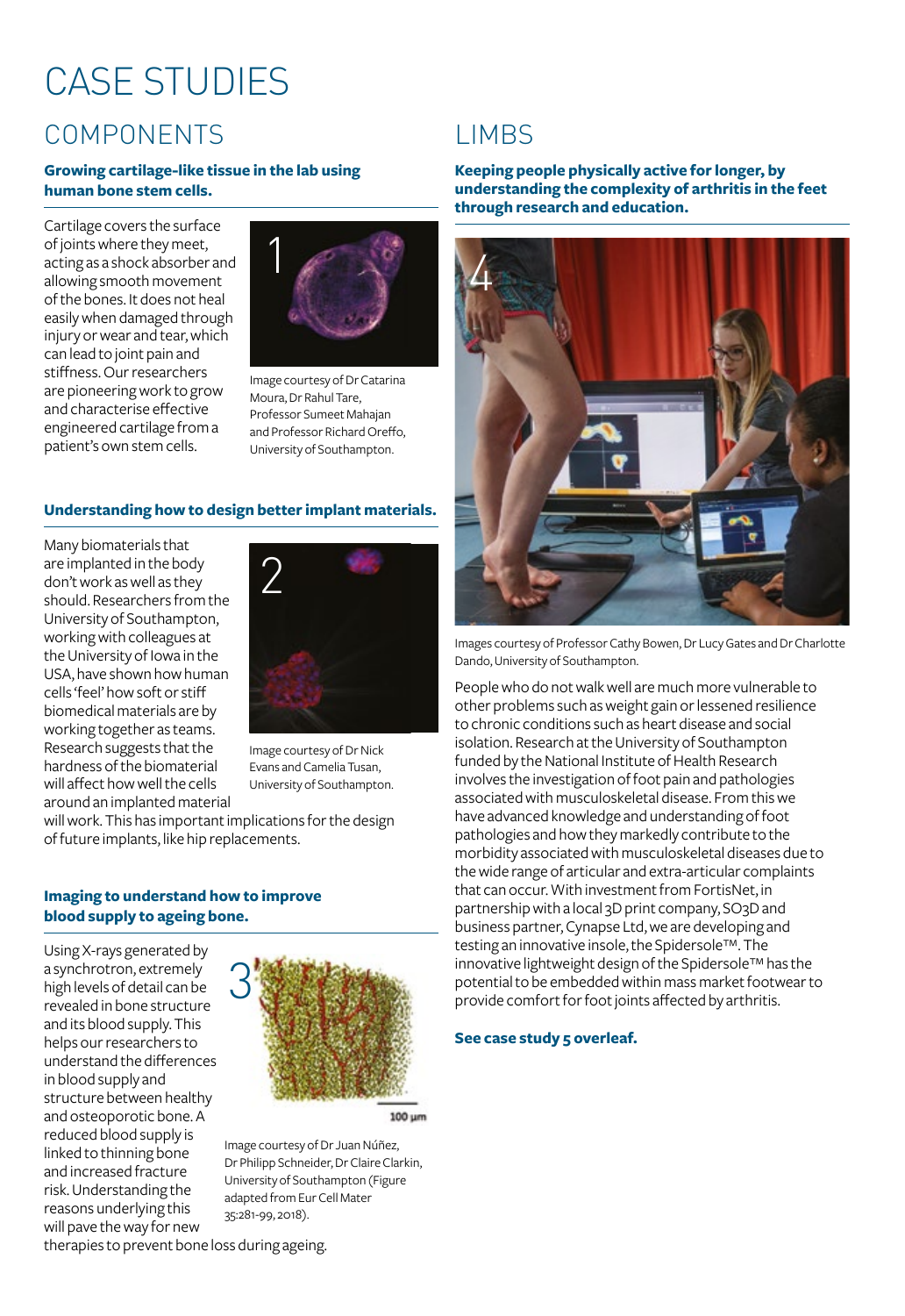# Added Value of FortisNet

Since 2016, we have invested funds from the Engineering and Physical Sciences Research Council, Wessex Academic Health Science Network, the Higher Education Innovation Fund and the University of Southampton in 40 new projects and 11 studentships in musculoskeletal health, involving 15 university collaborations, 35 business partnerships, 11 healthcare organisations and 5 stakeholders. To date there has been a 20-fold return on investment, yielding over £3,000,000 in new research funding. FortisNet has helped development of two new technologies towards patent application, the formation of 2 spin-out companies, and numerous business-business interactions. Our Patient and Public Involvement in Research representatives have provided the inspiration and stimulus for new technology development and have been instrumental in shaping a successful Fellowship application for an early career researcher.

## How to get involved

We welcome new members. If you are a researcher, clinician, member of the public, charity, donor, policy maker or work in industry; if you share our collegiate, interdisciplinary vision and want to help shape the future of musculoskeletal research, please contact **IfLSAdmin@southampton.ac.uk** for more information.



### LIMBS

**Working in partnership with clinicians and communities to improve access to prosthetics and orthotics in Cambodia.**



Robust prosthetics are available for harsh environments, such as agricultural work (left). Residual limb tissues go through considerable biomechanical adaptation in response to prosthetic limb loading (right). Images courtesy of Dr Alex Dickinson, Dr Peter Worsley, Dr Maggie Donovan-Hall and Dr Cheryl Metcalf, University of Southampton.

About 100 million people worldwide need prosthetics (artificial limbs) or orthotic devices (braces and splints), but an estimated 80% to 90% of those do not have access to prosthetic and orthotic services. The higher incidence of traumatic amputations in lower and middle income countries (caused by accidents, conflict and landmines) means patients are typically younger, with more physically active years ahead of them, than users in more economically developed countries, for whom most prosthetics technology has been developed. A large interdisciplinary team led by University of Southampton is investigating digital measurement tools to assess a user's residual limb anatomy, biomechanics of gait, typical daily prosthetic limb use, and health status. They are also developing a portable digital case note system delivered through a robust and secure IT network for travelling prosthetists to visit remote communities where people cannot afford to travel for healthcare. Key to the project is a user-led model of work with our partners in Cambodia as co-researchers, where the prosthetists, physiotherapists, community workers and patients themselves are involved in directing the technical work. The project is funded by the Engineering and Physical Sciences Research Council and the National Institute of Health Research through the Global Challenges Research Fund.

**By working in close partnership with communities in Cambodia, interdisciplinary teams are together developing digital solutions to improve access to prosthetics and orthotics healthcare. People living in remote communities may depend upon their prosthetics or orthotics to be able to earn a living, yet often cannot afford time away from work to travel into cities for treatment.**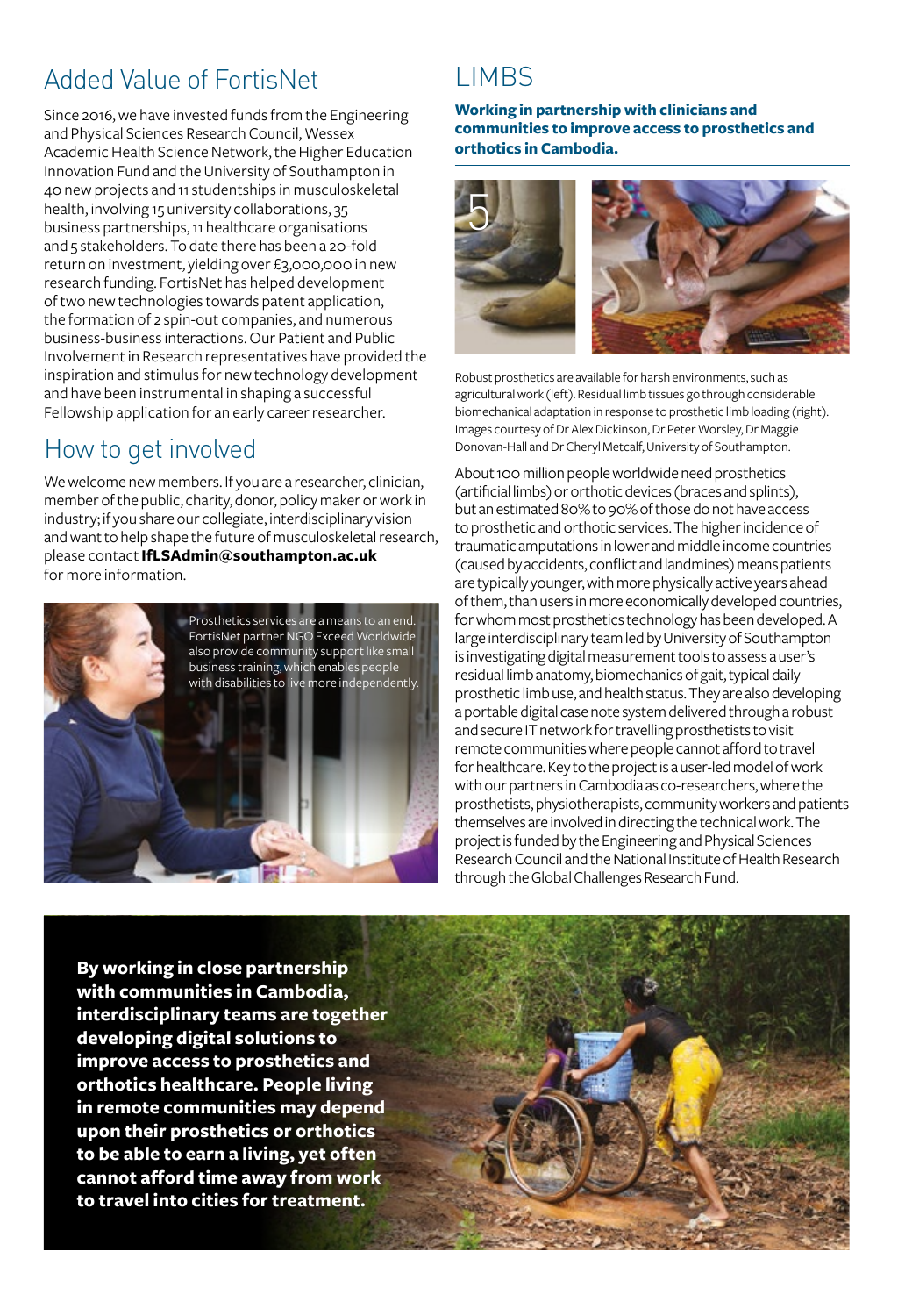#### **Improving the function and control of myoelectric prostheses in children.**



Image courtesy of Professor Liudi Jiang, University of Southampton.

Myoelectric arms are controlled by electrodes that are usually fixed within the prosthetic interface, called the socket. These electrodes require close, secure contact against the skin of the child's residual limb to operate efficiently. Prosthetic sockets for children often last only a few months before they become too tight. When a new socket is made, with a small amount of growing room, the electrode may be too loose to work the hand effectively. Funded by the NIHR Devices for Dignity MedTech Cooperative (the StarWorks initiative), researchers from the Universities of Salford (lead University) and Southampton are developing a user-friendly, adjustable device to help optimise the contact, with a view to providing better levels of prosthesis control for the child.

#### **Improving the assessment of how well patients can move their body after stroke.**



Image courtesy of Norah Alhwoaimel, Dr Ruth Turk and Dr Ann-Marie Hughes, University of Southampton.

Trunk control and balance problems are common in stroke survivors and these can impair everyday activities, for example when leaning sideways to grasp a salt holder from the other side of a table. Many studies have shown that stroke survivors use extra trunk movements when using their arms to reach. If this extra compensatory movement during reaching continues for a long time, it may also lead to abnormal arm and hand movement, which may limit recovery in the longer term. Therapists often use the Trunk Impairment Scale (TIS) to assess trunk control. People with stroke are asked to do 17 tasks including static sitting, dynamic sitting and trunk coordination. University of Southampton researchers are currently testing if we can make it easier and faster to assess trunk control using an instrumented TIS (iTIS). This involves placing three wearable sensors on the chest and lower spine.

# INDIVIDUAL

**Wearable e-textiles to ease pain in people experiencing osteoarthritis.**



Images courtesy of Dr Kai Yang, University of Southampton.

The number of people in the UK with knees affected by osteoarthritis is expected to reach 6.5 million by 2020. In partnership with patients, industry and clinicians, a Fellowship project funded by the Engineering and Physical Sciences Research Council is developing cutting-edge electronic textiles for wearable therapeutics, where dry electrodes printed on everyday clothing fabric can deliver a small electrical current to interfere with the pain signals and stimulate the release of the body's natural endorphins, easing the pain.

#### **Monitoring astronauts' muscle health during and after space flight.**



Image courtesy of the European Space Agency, Prof Dieter Blottner (Centre for Space Medicine Berlin), and Prof Maria Stokes, Paul Muckelt and Dr Martin Warner, University of Southampton.

The European Space Agency Myotones Project (with funding from the UK Space Agency) aims to document the changes that occur in astronauts' muscles during their six-month stay on the International Space Station. The loss of skeletal muscle mass and strength is a well-known side-effect of space travel, despite intensive daily exercise, but the ability to test muscles during an actual mission had until now been limited by lack of appropriate equipment. The Myotones Project involves novel use of compact technology that enables direct non-invasive testing of muscles in a confined and weightless (termed microgravity) environment. The technologies include a hand-held device to measure muscle tone (MyotonPRO) and an ultrasound scanner to measure muscle and fat thickness. The lessons learnt will help develop effective exercise programmes for people on Earth living with musculoskeletal and neurological disorders, as well as help reduce the effects of ageing.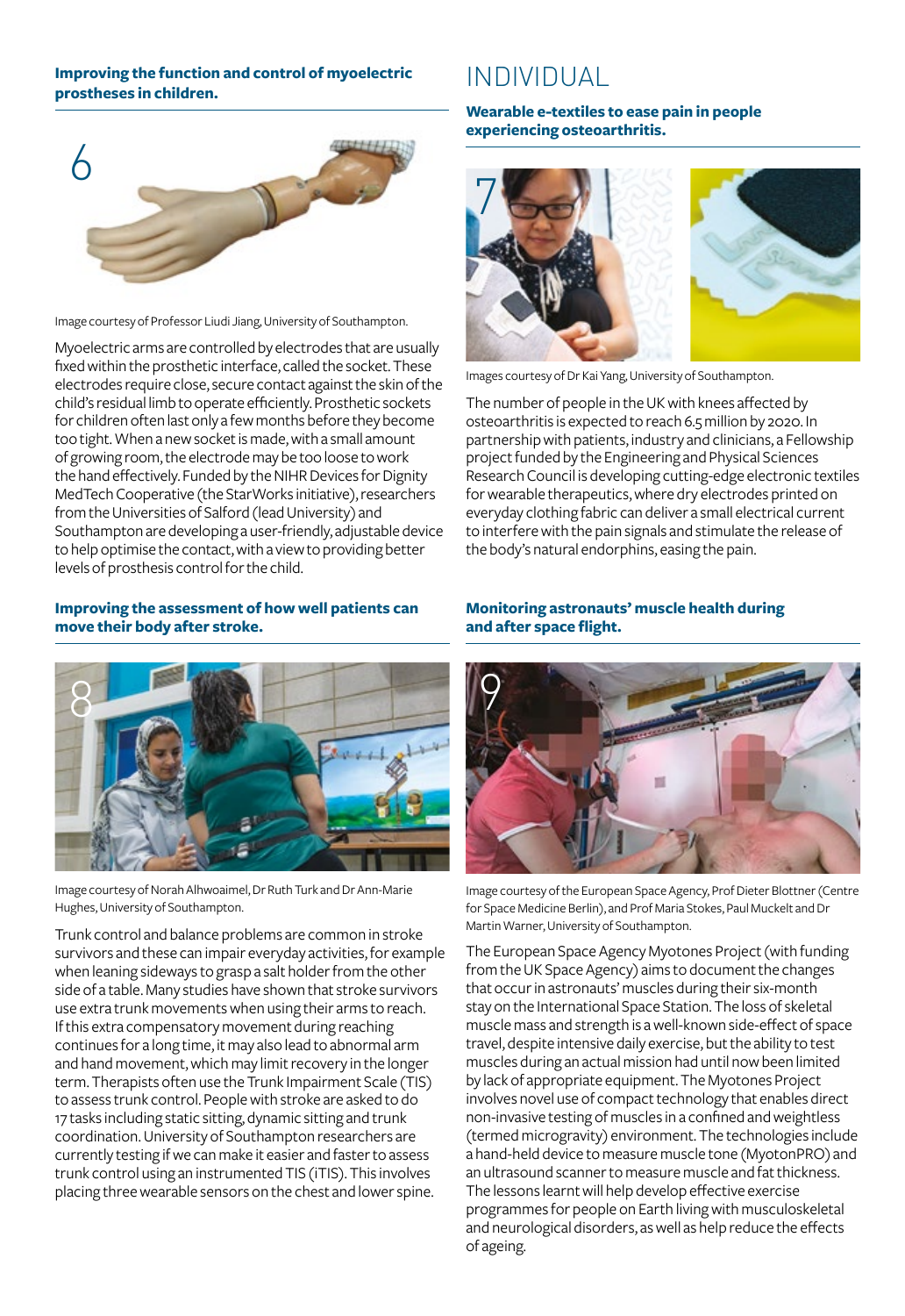

ದ<br>ಇ  $\Xi$ P ote ntial